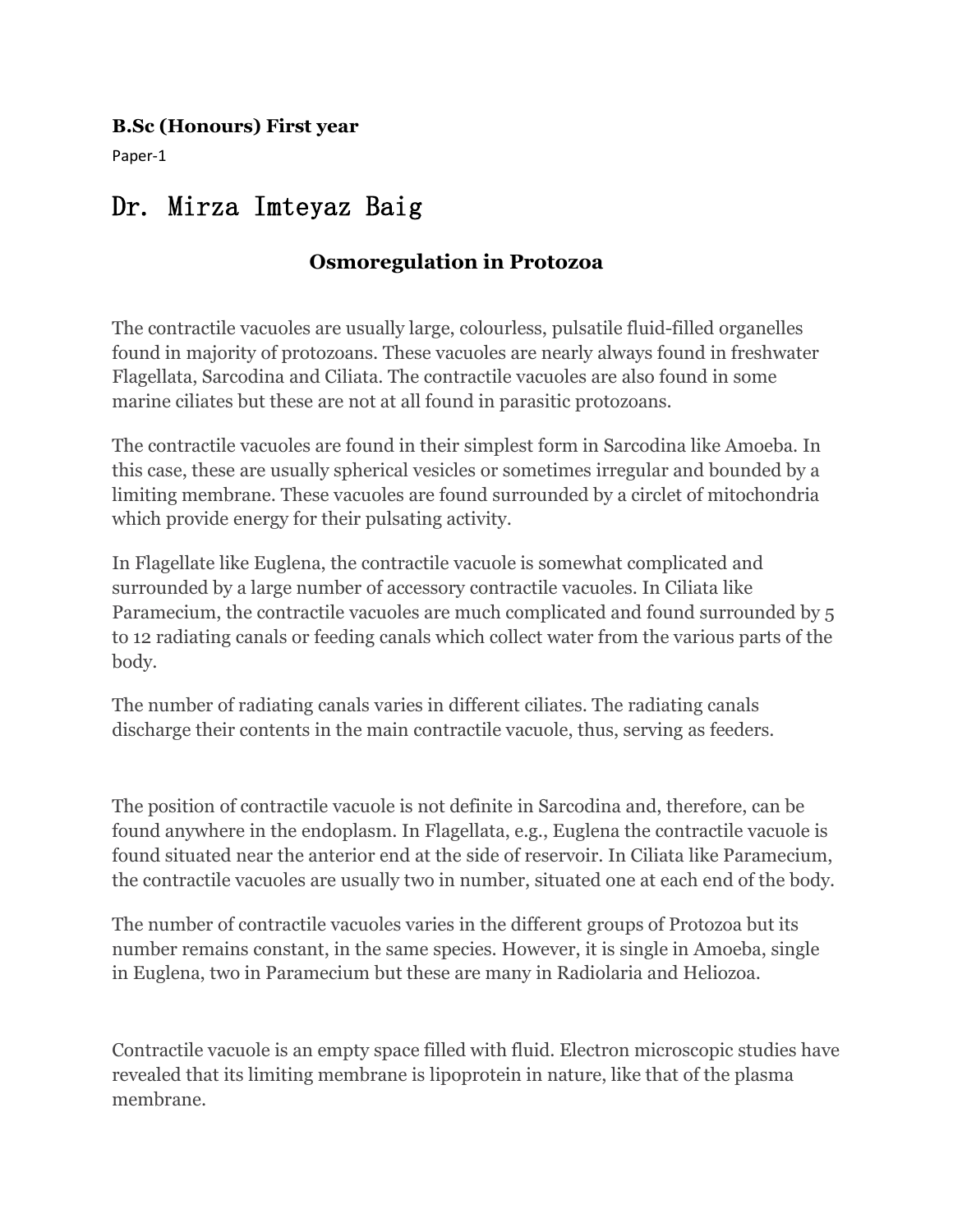The mode of working of contractile vacuole includes two steps, the diastole and the systole. The diastole is the phase of enlargement of the contractile vacuole to its maximum size and systole is the phase of its contraction to expel its contents.

A contractile vacuole is usually formed by the fusion of a large number of very small droplets in the area where contractile vacuole isto be formed (Amoeba) or around the mitochondria contractile vacuole (Euglena).

The systole occurs by the sudden burst of the contractile vacuole in Sarcodina but in Flagellata like Euglena, it empties in reservoir and so is the case with other forms. As referred, the energy required for the working of contractile vacuole is furnished by the mitochondria surrounding the vacuole.

## **However, the exact mechanism of working of contractile vacuole isnot yet understood, even then the following theories have been put forth to explain its working:**

### **1. Osmotic theory:**

This theory explains that the water from the surrounding cytoplasm enters into the contractile vacuole by osmosis.

#### **2. Filtration theory:**

This theory explains that the water from the cytoplasm is forced into the contractile vacuole through its membrane due Fig-to internal hydrostatic pressure. Kitching has, however, contradicted this theory.

### **3. Secretion theory:**

This theory states that the water is actively secreted into the vacuole during diastole through the vacuole wall. This theory, too, is not widely accepted.

# **(v) Function and Significance:**

Contractile vacuole performs the function of osmoregulation by removing excess of water content from the body. In addition to its water regulatory function, the contractile vacuole is also believed to be excretory in function.

It has been observed that the water from the surrounding media continuously enters in the body of freshwater protozoans, therefore, water content of the protoplasm increases, i.e., there is an increase in the internal hydrostatic pressure.